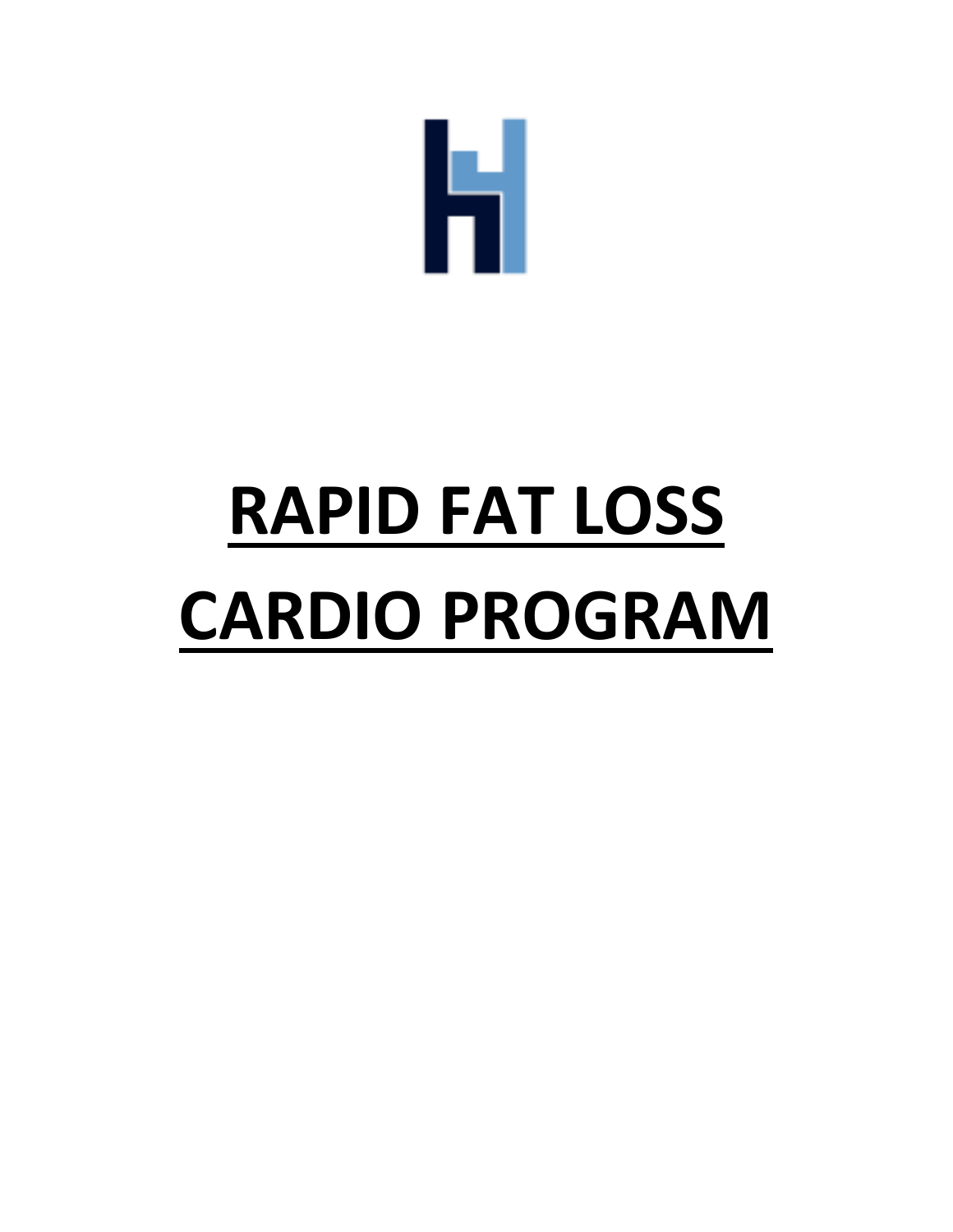# **DON'T PLATEAU BECAUSE YOU ARE DOING THE WRONG WORKOUT…..**

# **WITH THIS PROGRAM, REACHING YOUR GOALS WHILE TRAINING WITH H4 TRAINING WILL HAPPEN!**

## **NOTICE**

This program is not intended for the treatment or prevention of disease, nor as a substitute for medical treatment of professional fitness advice. Do not start any fitness program, including this one without a physician's approval. The use of this program is at the sole risk of the reader. The author is neither responsible nor liable for any harm or injury resulting from the use of any of the fitness programs provided.

## **RAPID FAT LOSS CARDIO PROGRAM**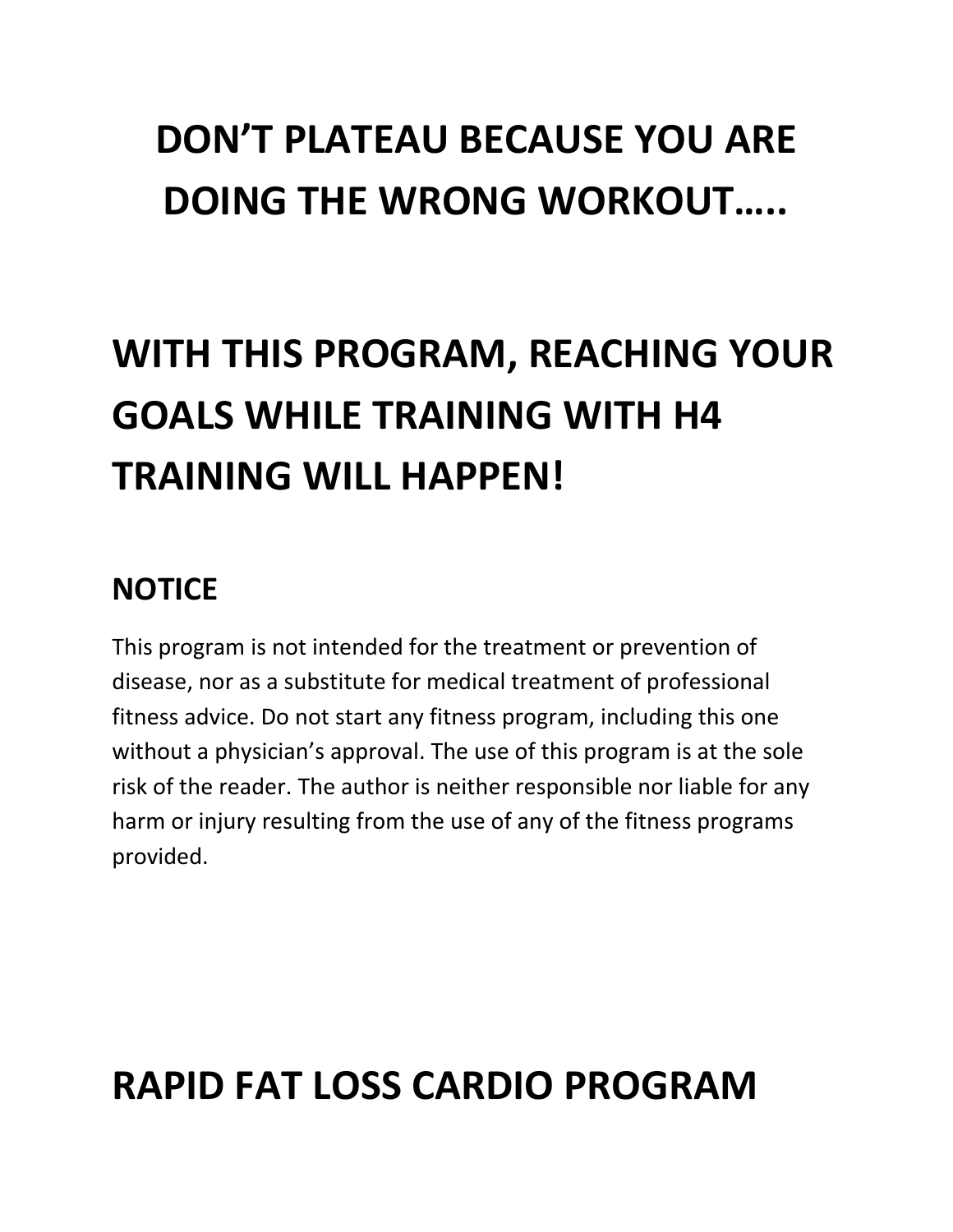### *Success Tips*

- **1. Nutrition should take priority number one! This cardio program should be in conjunction with a proper nutrition and strength training program for best results.**
- **2. Beginners should start off on the rower or bike for at least the first 4 workouts.**
- **3. To make progress you need to make a small change each workout. Making changes can be increasing the speed (resistance) or increasing the incline. For example if you run at 8.0 for 60 seconds, the on the next 60 second interval day you would jump to 8.1.**
- **4. Have intensity! Act like you are running from a hungry lion in the jungle!**
- **5. Let your recovery be a light walk and that's it.**
- **6. Always cool down and warm up. Keep each at about 3-5 minutes long**

# **RAPID FAT LOSS CARDIO PROGRAM**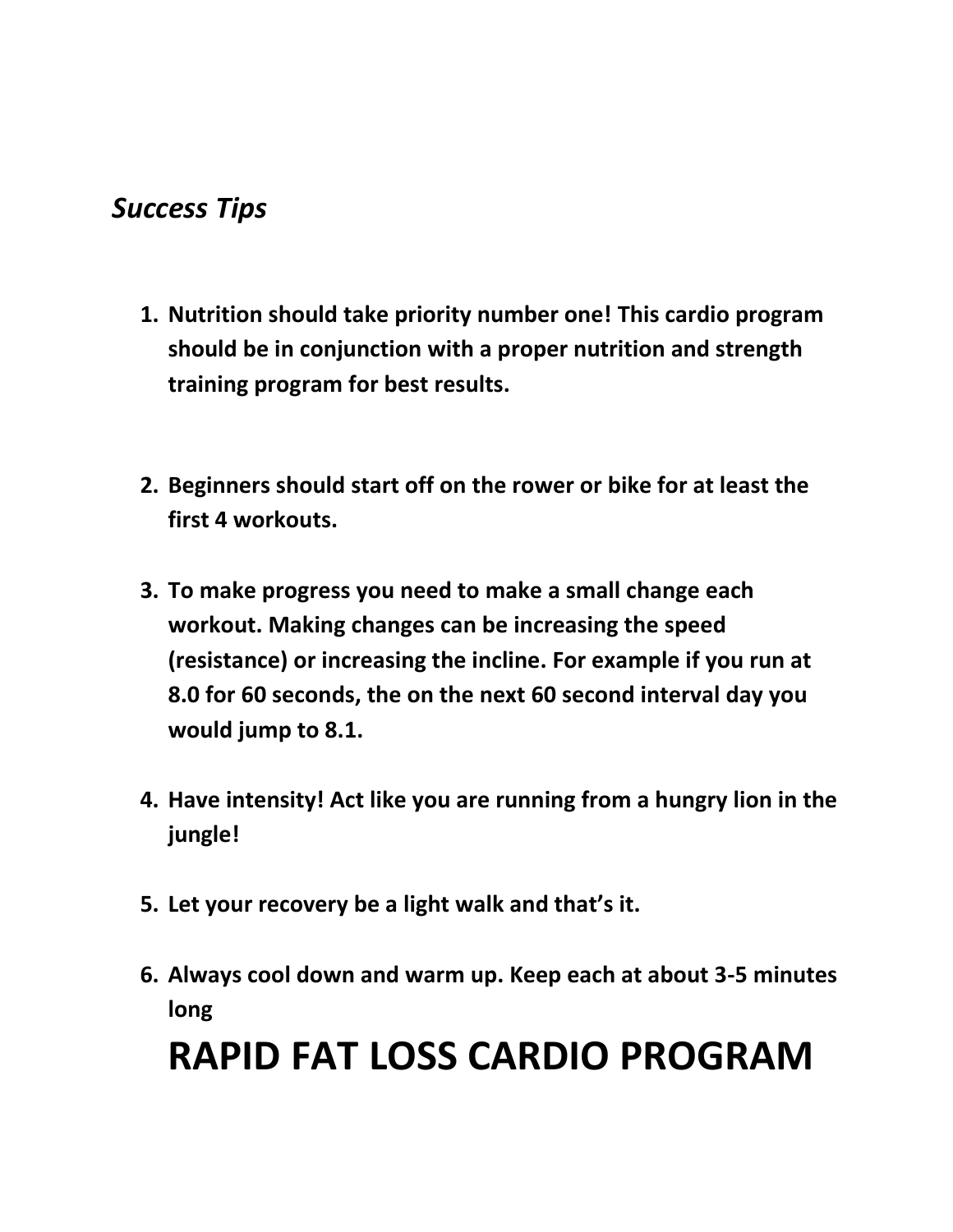## *Choosing equipment for your cardio program based on your fitness level*

**These recommendations are not rules but just to give you a guideline on where to start your program. If for some reason you don't like or feel comfortable with a certain piece of equipment feel free to change things up. Keep in mind any injuries or issues you might have as well.**

**30lbs or more overweight** 

**OPTION 1- Stationary bike** 

**OPTION 2- Run in place/ March in place**

**OPTION 3- Rower or step machine**

**10-25lbs overweight**

**OPTION 1-Treadmill**

**OPTION 2-Bike or rower**

**OPTION 3-kickboxing or boxing**

**Less than 10lbs overweight**

**OPTION 1-Treadmill or track**

**OPTION 2-Bike or Rower**

**OPTION 3-Kickboxing or Plyometrics**

## **RAPID FAT LOSS CARDIO PROGRAM**

*Cardio Intervals*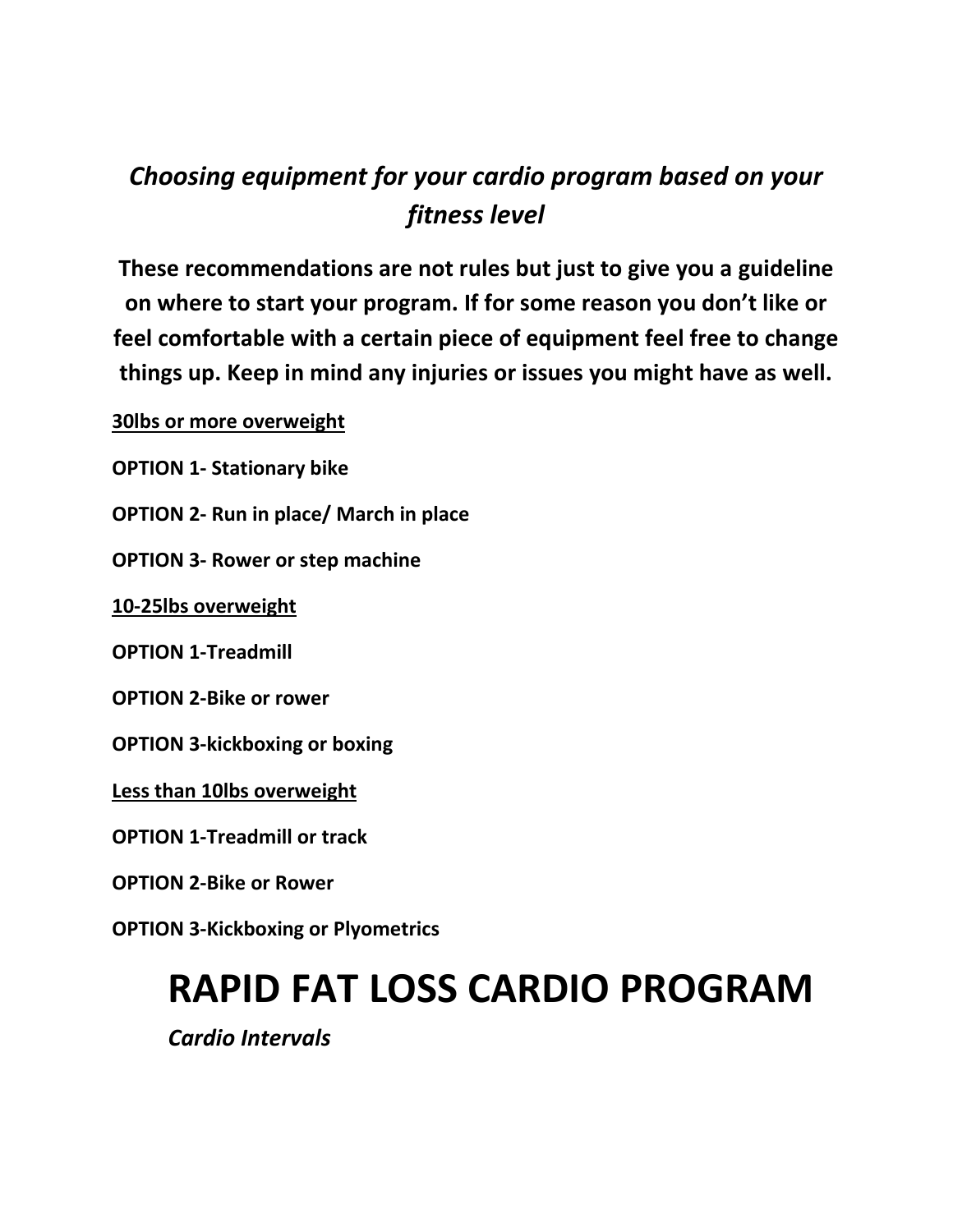#### *\*\* Everyone starts at Group 1 no matter what. This is a new program for you and you will need to get used to this training.*

\*\* You will alternate between workouts A, B and C within your group. What this means is you will stay in your group repeating these workouts until you are ready to progress to the next group. You can progress each time you repeat by increasing the speed, incline or decrease the rest interval by 5 seconds. Always start with a 3-5 min warm-up and end with a cool down for the same time frame.

#### **GROUP 1-BEGINNER**

- A- High intensity 30sec, low intensity 90sec 10 rounds
- B- High intensity 60sec, low intensity 180sec 5 rounds
- C- High intensity 20sec, low intensity 60sec 15 rounds

#### **GROUP 2-NOVICE**

- A- High intensity 30sec, low intensity 60sec 13 rounds
- B- High intensity 60sec, low intensity 120sec 7 rounds
- C- High intensity 20sec, low intensity 40sec 20 rounds

#### **GROUP 3-INTERMEDIATE**

- A- High intensity 30sec, low intensity 30sec 20 rounds
- B- High intensity 60sec, low intensity 60sec 10 rounds
- C- High intensity 20sec, low intensity 20sec 30 rounds

#### **GROUP 4-ADVANCED**

- A- High intensity 30sec, low intensity 15sec 22 rounds
- B- High intensity 60sec, low intensity 30sec 12 rounds \*\*
- C- High intensity 20sec, low intensity 10sec 32 rounds \*\*

\*\* Perform 4 rounds followed by 60 seconds of rest until you complete all prescribed rounds

## **RAPID FAT LOSS CARDIO PROGRAM**

## **Training Schedule Ideas**